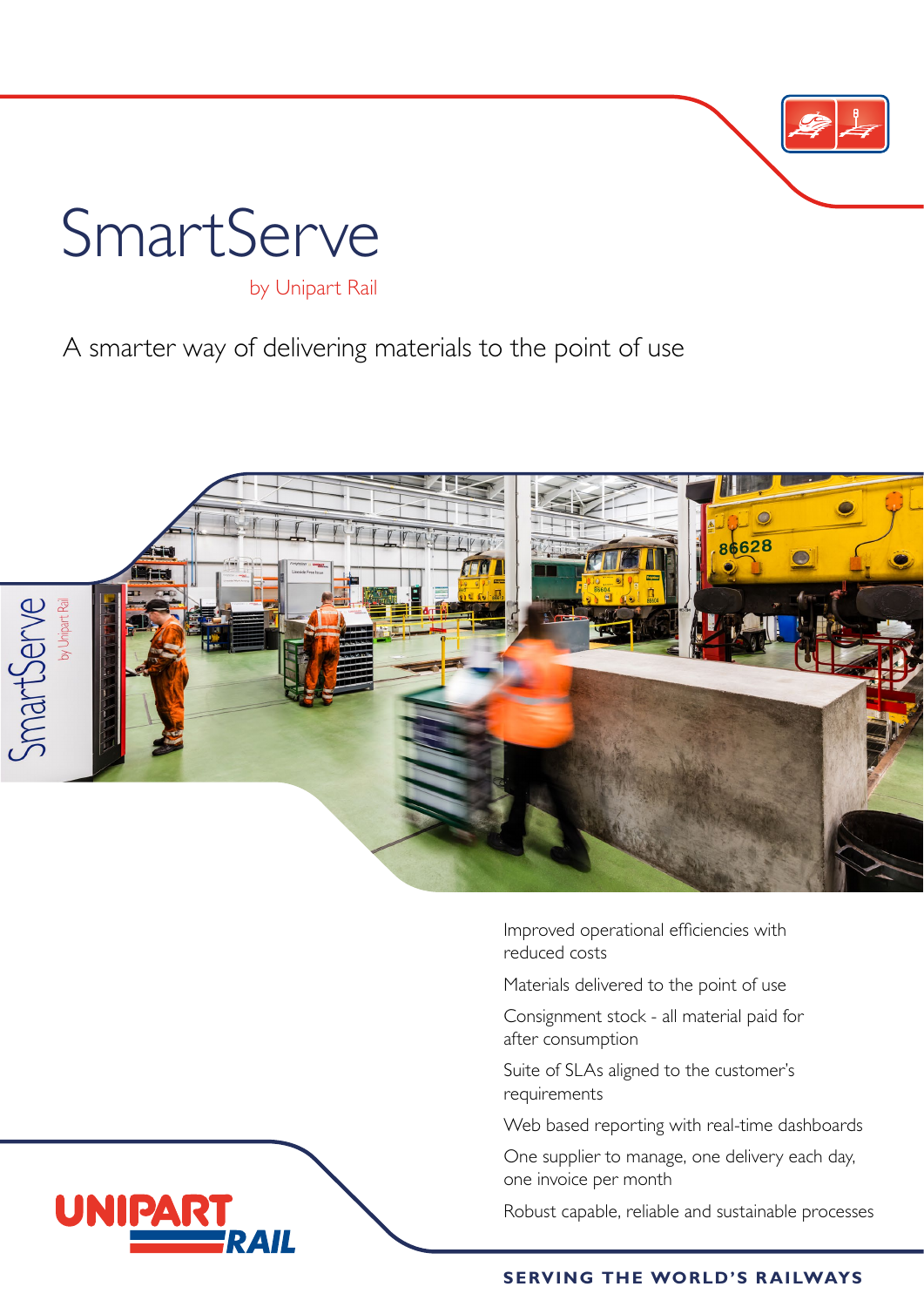The SmartServe proposition developed by Unipart Rail is a smarter way of providing all of a company's material requirements to the 'point of use'. SmartServe enables the customer to focus on their core activity of their maintenance and operation of the rolling stock and infrastructure. The unique suite of services provide the resources to plan, supply and manage the materials and tooling requirements including their delivery to the point of use.

**Unipart Rail are able to fully manage the customer's supply chain to deliver cost efficiencies by using the wealth of experience that has been gained in the rail industry to forecast, plan and manage material.** 

**This experience is underpinned by a continuous improvement culture and working in close collaboration with the customer to provide improved levels of material availability, greater effectiveness of the maintenance teams and reduced operational costs.**



### **The key features of SmartServe include:**

- Material supplied to point-of-use including workshop vending machines, kits of parts and line-side stocks used to increase the productivity of the maintenance teams
- Consignment stock all material paid for after consumption
- Supported by Unipart Rail's forecasting, inventory and warehouse management systems
- Web based reporting with real-time dashboards and visual management tools
- Reduced depot stores footprint supported by daily deliveries from Unipart Rail's National Distribution Centre
- Allows customer to focus on their core activity of the maintenance of trains
- Engineering issues managed proactively to anticipate and resolve issues e.g. reliability, obsolescence
- Highly skilled and professional Unipart Rail team support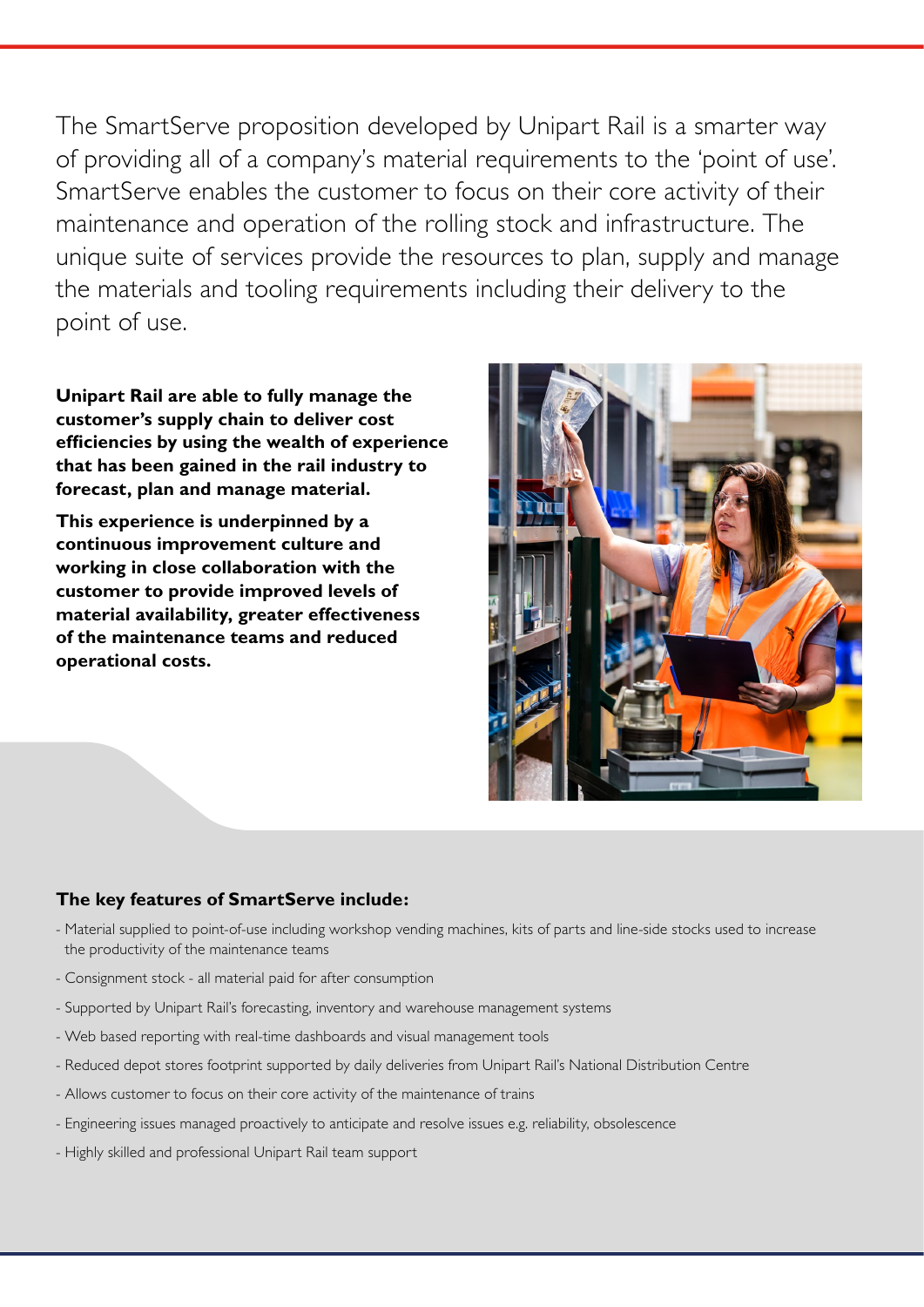# **Increased productivity with lineside stocks**

The development and implementation of a lineside material supply solution is designed to keep the most expensive resource in the depot, the fitters, served with tools and parts to undertake their roles as productively as possible. This approach has been used successfully in many train maintenance depots using kits of parts that are pre-prepared to have everything that is needed to complete an examination including consumables such as the correct PPE to be used for the specific job.

To identify the parts that are needed for the schedule of workshop tasks Unipart Rail can use digital robots to interrogate databases and records to search for the part numbers that are required to fit like-for-like replacements. Where records are not available in digital format, optical scanning techniques can be used to convert documents so that the relevant data can be extracted to create Bill of Materials (BOMs) for each process that can be delivered to a locations in the depot close to where the work is to take place.



# **Successful implementation of SmartServe**

Unipart Rail have implemented the SmartServe *premier*  proposition in a maintenance depot for Freightliner. Unipart Rail was involved in the design and build of the stores area and supported the identification, inventory profiling and sourcing of the parts to ensure all materials would be available at the depot, when required. All of the operational processes developed were based on Lean principles that dovetail with Unipart Rail supply chain management systems.

Davie Curtis, Engineering Production Director of Freightliner Maintenance Ltd commented "In my experience this is very unique. With Unipart Rail having many suppliers and very good supply management skills, these will combine to give us the benefits of having increased vehicles back in traffic and reduced operational costs."

See the SmartServe Case Study for full details of the project.